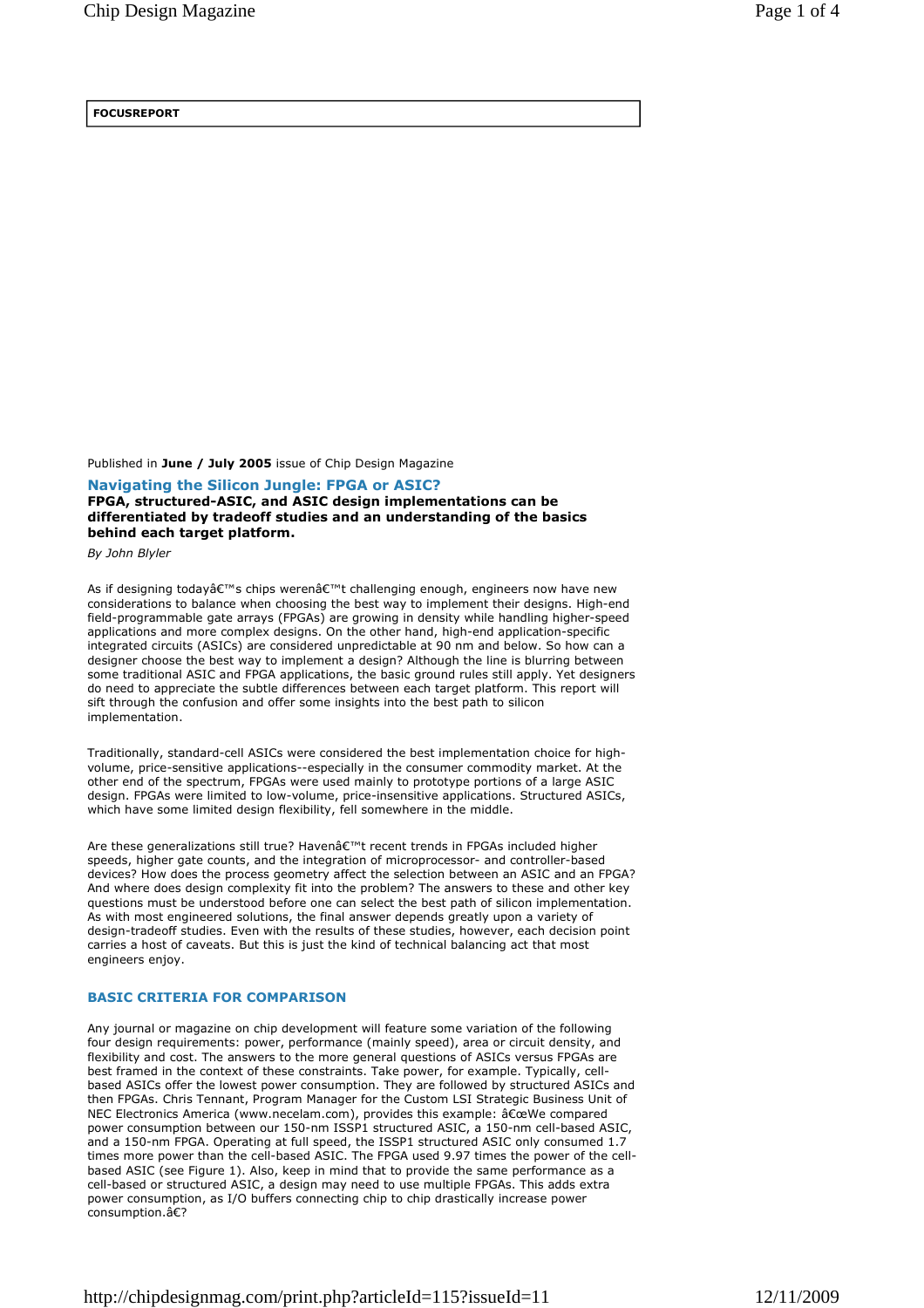

## **Figure 1: This telecommunications-application study of a 150-nm, 300K-gate design shows the power consumption between FPGAs, structured ASICs, and ASICs.**

FPGAs thus consume more power--mainly because they tend to have the lowest gate utilization. They also rely on memory technology and lookup tables, which don't offer particularly efficient power or speed. But keep in mind the previously mentioned  $\hat{\mathsf{a}} \in \mathbb{C}$  as well as the question about process geometry. Although it is extremely useful, the NEC study was based on 150-nm geometry. Isn't power consumption much less at the lower nodes like 90 nm and below?

In general, shrinking process technologies do provide the benefits of higher performance and density with lower dynamic power consumption and cost. In other words, FPGAs that are designed at 90 nm will consume less power than those designed at 150 nm. Of course, there's no such thing as a free lunch. As the market migrates to 90 nm and below, all of these devices suffer from increased leakage current. This leakage consumption becomes the dominant source of power consumption.

One way to mitigate these effects in FPGAs is to add another oxide layer. As explained by Babak Hedayati, Senior Director of the Product Solutions Marketing & Partnership Programs at Xilinx (www.xilinx.com), "Most ICs use two oxide thicknesses in fabrication. A thin oxide provides maximum performance for circuits in the core of the device at the expense of additional leakage current. A thicker oxide provides the ability to handle higher voltages in the I/O pads. Because of the core transistors required for configuration and routing, FPGA manufacturers face an additional challenge in controlling leakage current in comparison to ASICs and structured ASICs. To keep leakage current in check, Xilinx uses a third, middlethickness oxide when fabricating the transistors that control configuration and routing. Because these functions are not speed critical, the ability to trade off lower performance for lower leakage current helps reduce overall power consumption in the migration from 130 nm to 90 nm  $\overline{AF}$ 

Performance, which is usually synonymous with system frequency or speed, is another critical factor in the tradeoffs between ASICs and FPGAs. ASICs offer the highest performance possible for most applications. Yet a surprising number of relatively high-speed applications are being done using FPGAs, notes Cadenceâ€<sup>™</sup>s (www.cadence.com) Brad Griffin, Product Marketing Director for Allegro- SIP. "Many of our system (PCB) customers report that their highest-speed devices come from Altera (www.altera.com) and/or Xilinx.�

Agreeing that ASICs are still the leaders in overall system performance, the experts at eInfochips design services point out that they have received inquiries from wirelessinfrastructure OEMs. Those OEMs want to replace their existing ASIC/ASSP-based boards with FPGA-based design. They aim to take advantage of the higher performance and flexibility offered by the latest FPGAs--particularly in the emerging area of streaming-media technology.

One recent advance in FPGA technology has been the development of high-performance, source-synchronous interfaces in I/O-pin interfaces. Many of Xilinxâ€<sup>™</sup>s latest FPGAs, for example, use source-synchronous interfacing techniques in which every device transmits a clock signal along with the data. The company claims that this approach enables data rates of up to 1 Gbps per pin.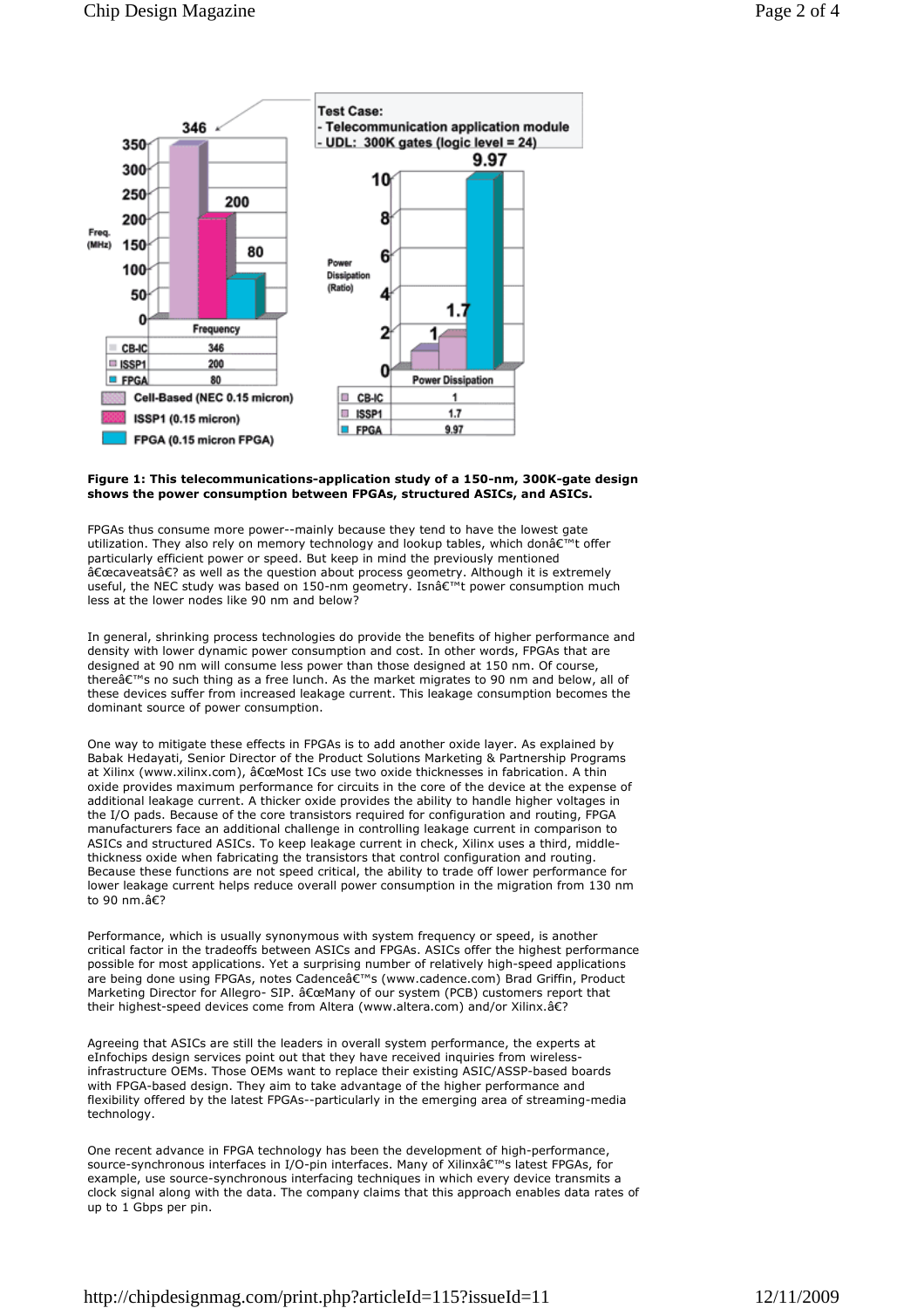The next global consideration is silicon size. Assuming a non-pad-limited design, says Elie Massabki, ChipX (www.chipx.com) vice president of marketing, then density is the key factor that affects size. Thus, standard-cell-ASIC designs will normally be the smallest in size followed by structured ASICs and then FPGAs. Keep in mind that FPGAs require a memory lookup table that also consumes valuable silicon area.

Flexibility is considered the one area where FPGAs clearly shine above standard-cell and structured ASICs. FPGAs inherently provide the most design flexibility, as they are capable of implementing software-based design changes in the field. Structured ASICs, which can require as few as two customized metal layers, are the fastest ASICs to change. When reconfiguring a structured-ASIC design, the engineer only needs to reconnect the chipâ€<sup>™</sup>s available resources. Everything else remains unchanged. Not surprisingly, the customized layers of traditional cell-based ASICs make them the least flexible for design changes.

Cost is the final high-level consideration in the choice of silicon implementation. Lately, much has been made of the high mask costs for ASIC design. Those prices certainly are highespecially at 90 nm and below. But FPGAs cost money too. High-performance (90-nm) FPGAs can cost hundreds or thousands of dollars per unit, notes NECâ $\epsilon$ <sup>m</sup>s Chris Tennant. Most ASIC NREs, for example, include 10 free engineering samples. Say the FPGA implementation requires three devices. The 10 ASIC prototypes would instead require 30 FPGA devices, which can cost more than \$30,000. Structured-ASIC NREs start in the \$50,000 range and rise with the design's size and process technology. In addition, the design tools tend to cost more for an ASIC. Tennant concludes by saying that cell-based ASICs are the most expensive design platform. Design-tool costs run up to \$300K. Overall NRE costs range anywhere from \$1 to \$3 million.

## **COMPLEXITY IS THE KEY**

It may seem like ASICs are the most risky of the available silicon implementation choices. Traditional cell-based ASICs can be expensive to design, manufacture, and change. Many view this inflexibility to change as the biggest reason to avoid ASICs. But Naveed Sherwani, President and CEO of Open Silicon (www.open-silicon.com), believes that the ASIC problem has been greatly exaggerated and misunderstood.  $\hat{a}\epsilon$  believe that ASICs have been projected in the market as being expensive, unreliable, and unpredictable,� says Sherwani. While this statement may be true for very high-complexity ASICs (e.g., 10 million gates at 90 nm), it is not true for most ASIC projects. When people talk about the overall ASIC business, Sherwani notes, they take the reputation of these high-end, risky designs and paint a picture of all ASICs.

The real crux of the ASIC confusion lies in the mistaken belief that all ASICs are the same. Sherwani suggests that designers consider the volume-complexity curve for ASICs. From this curve, three distinct types of categories emerge (see Figure 2). High-complexity ASICs offer the greatest risk. By far, the greatest volume of ASICs falls in the medium-complexity area. Finally, low-volume and lower-complexity ASICs are the least risky. In terms of complexity, this area is where most FPGA and structured-ASIC designs would fit.



**Figure 2: The infamous bell-shaped curve helps explain the three categories of low- , medium-, and high-complexity ASICs.**